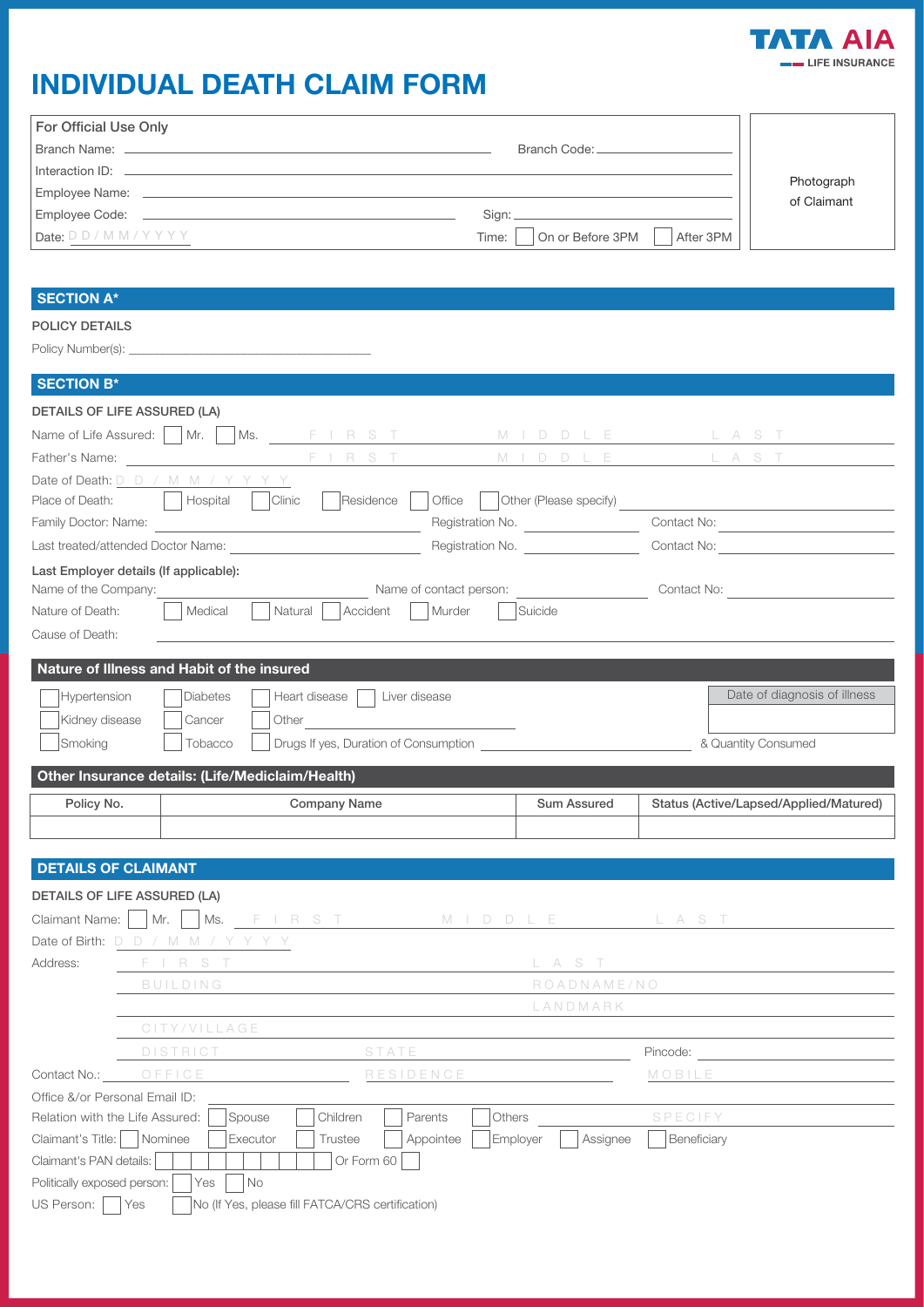#### CLAIMANT NEFT MANDATE/ BANK ACCOUNT DETAILS

| In case of children's plans, if beneficiary is a major, please provide beneficiary's account details.                  | SC Code (11 Character<br>wing mail can assistant            |                                |
|------------------------------------------------------------------------------------------------------------------------|-------------------------------------------------------------|--------------------------------|
| Bank Account No.:                                                                                                      | Para                                                        | . Or Basta<br><b>Basine at</b> |
| Account Holder Name:                                                                                                   | <b>Rupose</b> uni                                           |                                |
| Bank Name & Branch:                                                                                                    | <b>TANK</b><br>110030000000<br><b>BRAC</b>                  |                                |
| <b>NRE</b><br><b>Account Type:</b><br><b>NRO</b><br>Savings<br>Current                                                 |                                                             | Account Holder's Name          |
| IFSC:<br>MICR:                                                                                                         | MICR Code (9 Characters)<br>#514000# ERSPADODING DUSTOAM 31 |                                |
| Applicable for pension plans:                                                                                          |                                                             |                                |
| Please indicate how you would like to receive the benefits.                                                            |                                                             |                                |
| $\vert$ Entire amount as lumpsum $\vert$ $\vert$ Entire amount as Annuity<br>Part as annuity, part as Lumpsump         | As Installments                                             |                                |
| Applicable for Tata AIA Life Insurance Sampoorna Raksha/Tata AIA Life Insurance Sampoorna Raksha Plus (Options 2 & 4): |                                                             |                                |
| Please confirm if you would like to receive the claim amount as                                                        |                                                             |                                |
| Monthly income<br>Lumpsum payout                                                                                       |                                                             |                                |
|                                                                                                                        |                                                             |                                |

Note: Selection of this option does not constitute acceptance of claim.

#### SECTION C\*

#### DECLARATION AND AUTHORISATION

- I hereby declare that all the details filled/furnished above are true correct to the best of my knowledge & belief.
- I hereby warrant the truth and correctness of the foregoing particulars in every respect and I agree that if I have made or shall make any false or untrue statement,suppress or conceal any material fact, my right to claim reimbursement of the said expenses shall be absolutely forfeited.
- I understand and agree that the submission of this form does not mean that the request will be processed.
- I understand that any payout under the policy shall be strictly in accordance with the policy terms and conditions.
- Any payment shall be subject to realization of the last renewal premium payment.
- I authorise all the medical establishments (medical labs included), government institutions (police, revenue, etc.) to reveal the treatment information including HIV/AIDS and others, related to the LA, to Tata AIA Life Insurance, from both the past and present.
- A photo copy of this declaration shall be considered as valid and effective.
- I authorise Tata AIA Life Insurance to share and obtain information on behalf of me with any reinsurer, insurance association, medical authorities, other insurers, statutory authorities, employer, court, governmental body, regulator using an investigation agency or other service hereby provide my consent for the same.

Date: D D M M Y Y Y Y Place:

Signature of Claimant:

#### DECLARATION TO BE MADE BY A THIRD PERSON

The Policyholder has affixed his/her thumb impression/has signed in vernacular/has not filled the application. I hereby declare that the content of this application form has been explained to the Policyholder in\_\_\_\_\_\_\_\_\_\_\_\_\_\_\_\_\_\_\_\_\_\_\_\_\_\_\_\_\_\_\_\_\_\_\_\_\_language and have truthfully recorded the answers provided to me. I further declare that the Policyholder has signed/affixed his/her thumb impression in my presence.

Name of the Declarant: \_

Address:

Date: D D M M Y Y Y Y

Place:

Signature of Third Person:

Important Note: In case of any demand or favour asked by anyone including a company representative towards claim processing or settlement, the same should not be entertained and must be reported to the company immediately on the company's email id: customercare@tataaia.com